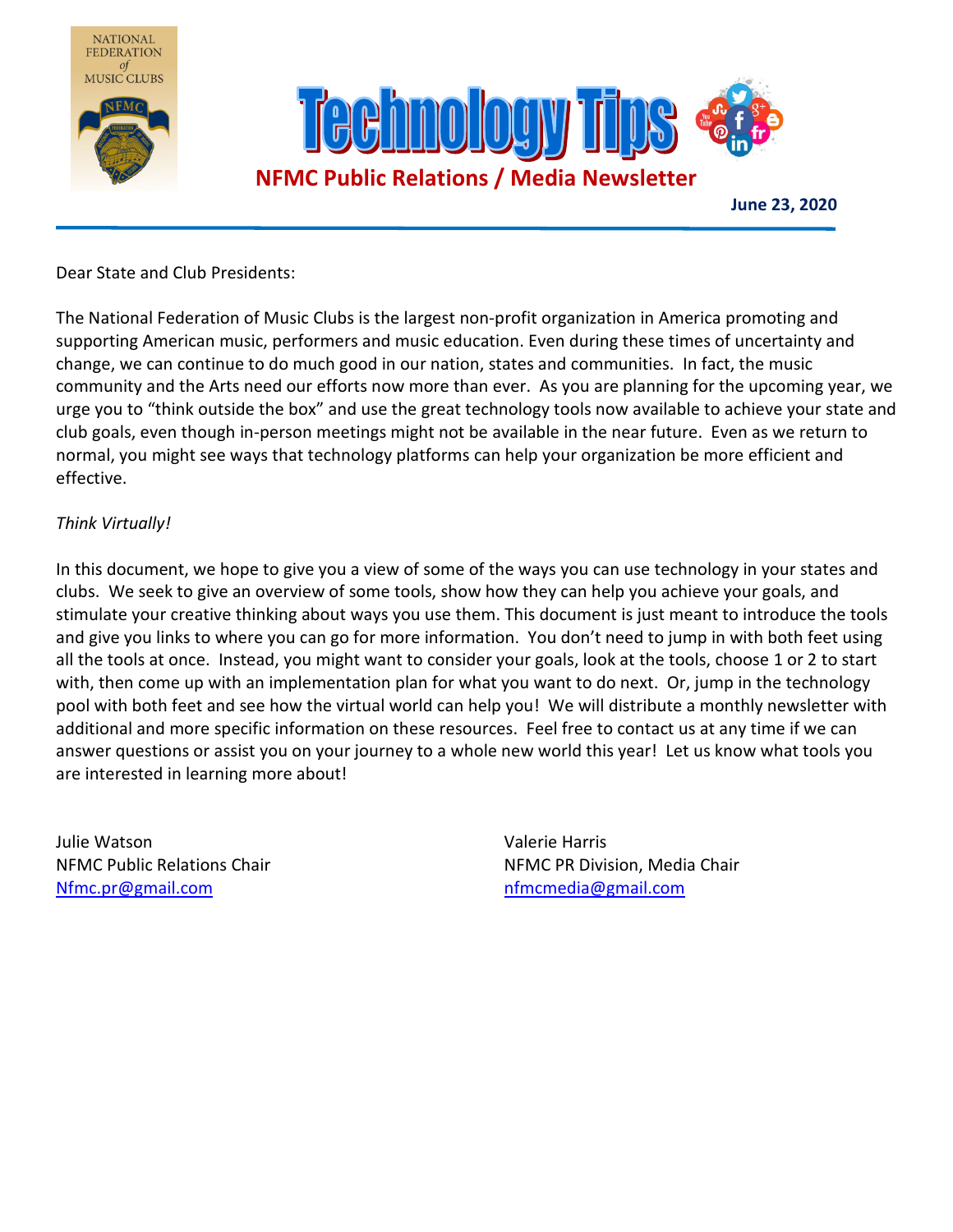

## **Identify current goals and assess current situation to adjust goals to reflect current needs**

- Social connections?
- Arts advocacy?
- Training?
- Supporting and encouraging students/juniors?
- Supporting and developing teachers?
- Helping the community?
- Training?

## **Think outside the box if you can't meet in person**

- Virtual student or member recitals?
- Virtual roundtable discussions?
- Virtual "happy hour" or "coffee hour"?
- Virtual fundraisers?
- Virtual competitions or scholarships?
- Virtual workshops / webinars?
- Virtual tours?
- Webinars with experts? (they can record from their homes too)
- What ideas do you have?

## **How can we implement these tools?**

- Find out more about what tools are available and how to access them from an online search (i.e. google search)
- Find a member who feels comfortable with computers and the internet (it doesn't take an expert)
- Ask a student to help! Even the really young ones are savvy at using social media and the internet! Their parents can be very helpful too!
- Email Julie or Valerie (see addresses on p. 1)
- Watch for the monthly Technology Tips for more detailed information on the tools presented in this document.

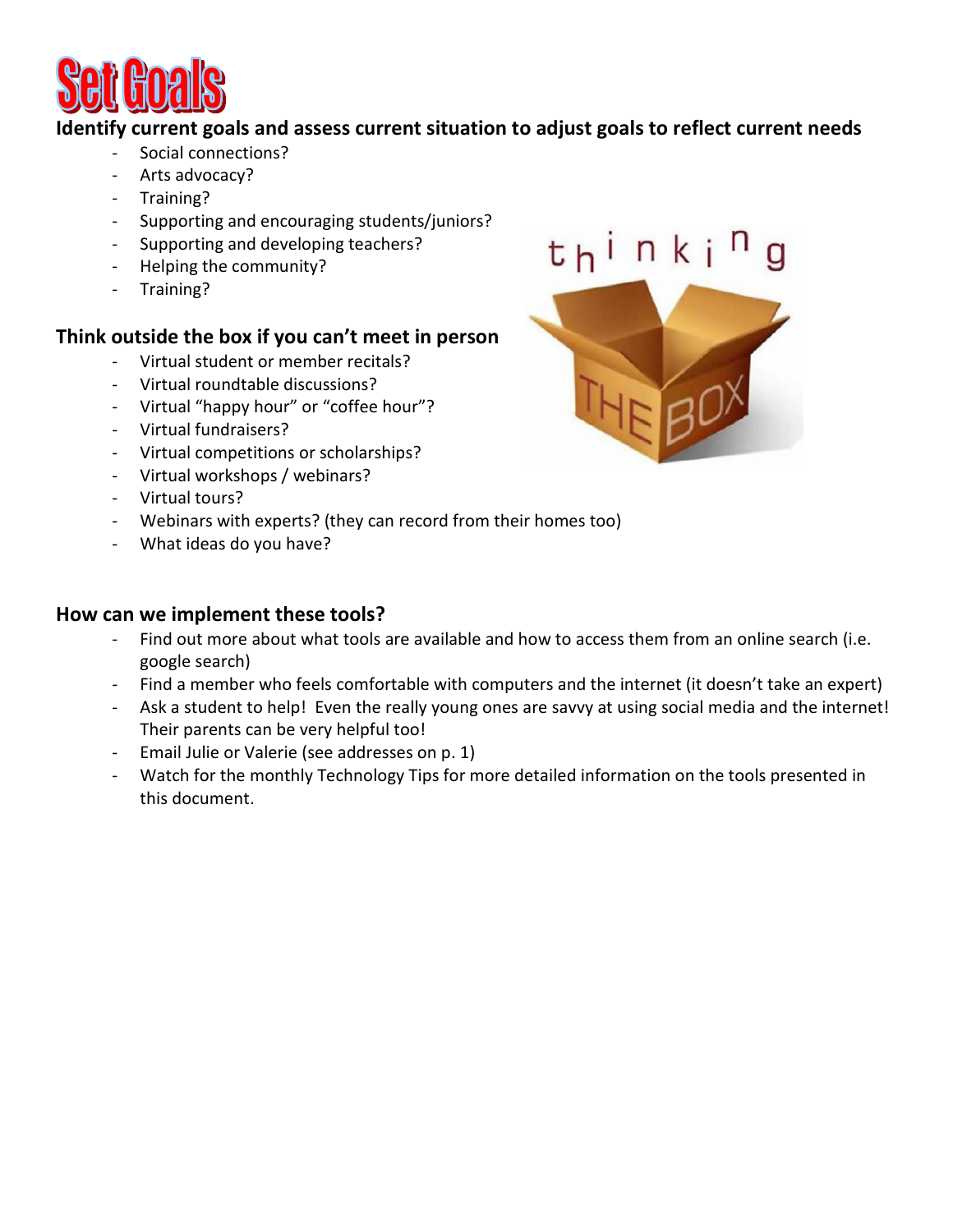

#### - **Virtual Board and Committee Meetings**

- o Webinar software (Zoom, GotoMeeting)
- $\circ$  Microsoft Powerpoint presentations (can share the meeting host computer screen to share the presentation with others in the virtual meeting
- **Virtual conventions, conferences, workshops** 
	- o Webinar software (Zoom, GotoMeeting, Big Marker, Gotowebinar)
	- o Livestream and record
		- **E** Livestream for those that can't attend (during pandemic or otherwise)
		- Record for later viewing or on-demand viewing (from webpage)

## - **Virtual Competitions and Scholarships**

- o Online (google forms) or emailed application to apply
- $\circ$  Google drive or email for video or audio recordings submitted over the internet
- o All correspondence can be done through email or facebook
- $\circ$  Consider the possibilities of festival requiring this format during times of closure and social distancing
- **Virtual Fundraising** 
	- o Tools to assist in virtual fundraising: Donorschoose, gofundme
	- $\circ$  Advertise through these tools, on facebook, on website, through email blasts, inviting members to spread the word
	- $\circ$  Fundraise for scholarship funds, to help underemployed musicians, to help music organizations such as orchestras and choirs survive during the pandemic
- **Virtual Member Roundtable Discussions or Coffee Hour** 
	- o Use Zoom or GotoMeeting to create discussion groups
	- o Select a topic for discussion
	- o Identify a moderator
	- o Advertise and invite members to attend
	- o Set up a time and advertise (website, email, facebook)

## - **Virtual Member Concerts / Student Concerts / Performer Concerts**

- o Prerecord then livestream (Zoom, GotoMeeting, BigMarker, Gotowebinar)
- $\circ$  Prerecord then send out an invitation to anyone (even outside your area or other clubs) to watch the concert "on demand." Great way to reach a wider audience!
- **Virtual Workshops** 
	- $\circ$  Prerecord then livestream or set up an on-demand workshop for members, students/juniors, teachers, music lovers!
		- Choose a topic
		- Invite a guest (they can be from anywhere since it's a virtual format)
		- **Prerecord**
		- **Invite through webpage, facebook, email, etc.**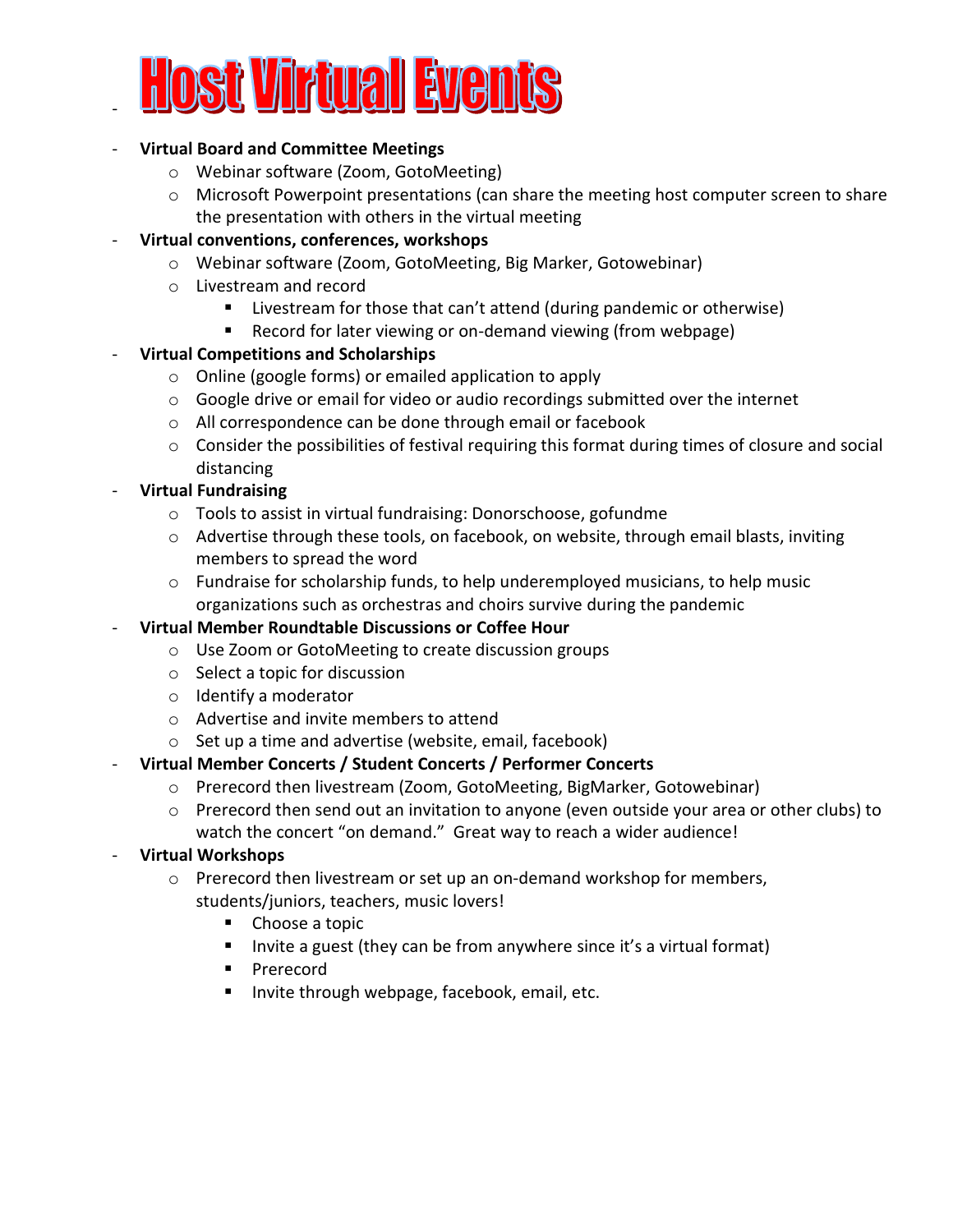

#### - **Within organization**

- o Facebook private groups (access to members only)
	- **Post notifications**
	- **Post events**
	- Post links to information
	- Keep members up-to-date in real time

■ Link to how to set up a facebook page:

https://www.facebook.com/help/104002523024878

- Link to description of the difference between private/public: https://draisyah.com/infographic-facebook-group-vs-page-what-are-the-differences/
- o Webpage (can be password protected for member only access)
	- **Repository of information about the club**
	- On-demand access to forms, links to information, calendar of events and deadlines
	- **Provide link to NFMC webpage (www.nfmc-music.org) to provide resources i.e.** forms, competition and scholarship information at the national level
	- Link to how to set up a nonprofit organization webpage: https://www.techsoup.org/support/articles-and-how-tos/nonprofits-guide-to-buildingsimple-low-cost-websites
- o Email
- o Other social media i.e. instagram, snapchat, twitter, etc.

#### - **External**

- o Facebook public pages (for anyone)
	- Advertise events
	- **Post pictures of events, winners of competitions, etc.**
	- **Share information about the organization**
	- **Promote local arts events or even national events**
- o Webpage
	- State: Provide link to NFMC to provide access and information about the national organization and competition and scholarship information; this also allows anyone searching the NFMC webpage to link to the state organization
	- State: Provide link to or contact information for local clubs so musicians, teachers, students can find club resources
	- **Clubs:** 
		- Provide teacher referral service
		- Promote local or national events
		- Develop interest in what you do to promote new membership
		- Showcase local arts advocacy
		- Fundraise
		- Collect membership dues through webpage
		- Provide teachers with forms and links to state/national websites
		- Promote club through resources